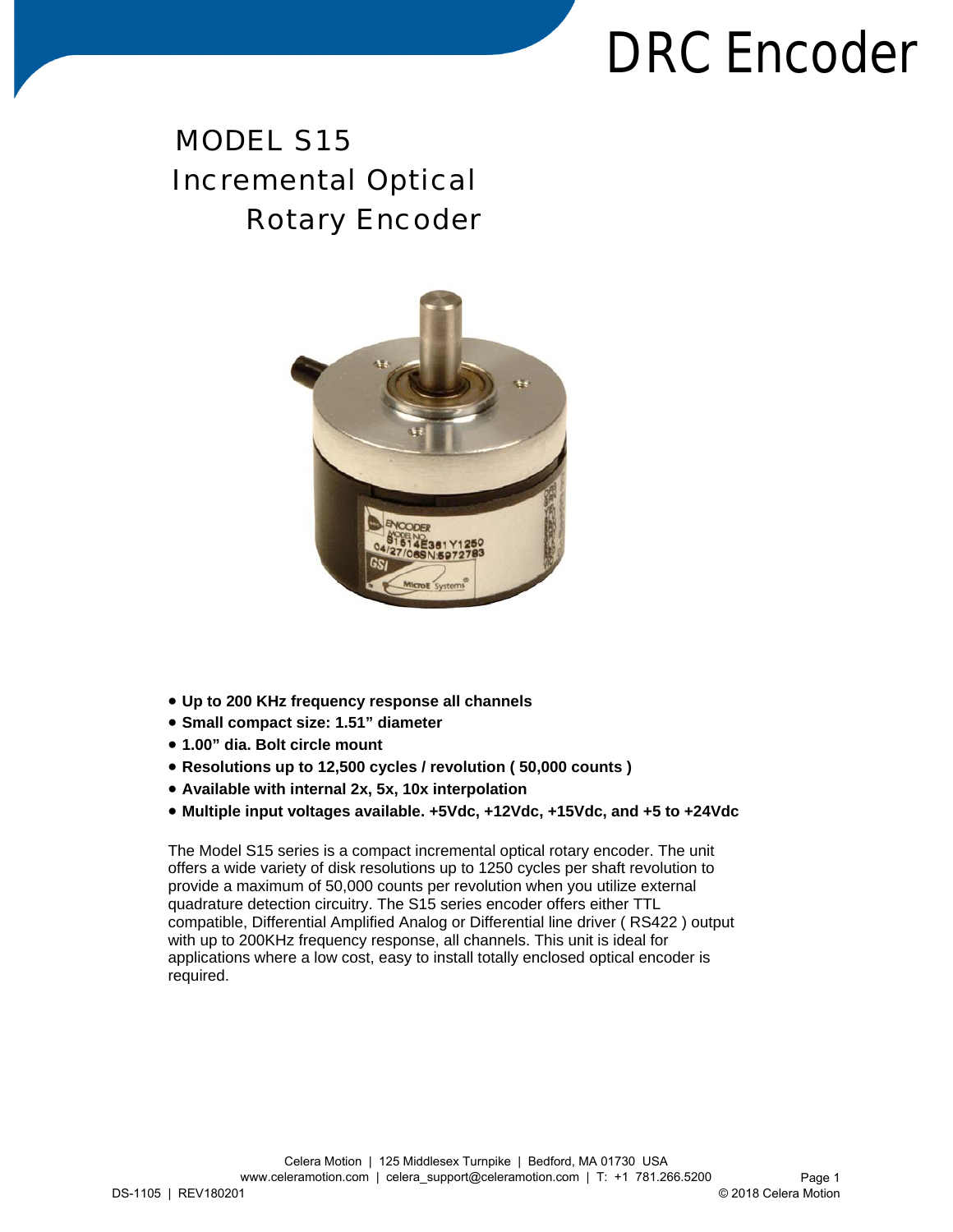#### S15 SPECIFICATIONS

## **DRC Encoder**

#### ELECTRICAL

| Gallium aluminum arsenide L.E.D. rated @ 100,000 Hrs. MTBF (mfg's spec).           |
|------------------------------------------------------------------------------------|
|                                                                                    |
|                                                                                    |
|                                                                                    |
|                                                                                    |
| Two count channels (A & B) in phase quadrature with an optional ZR output.         |
|                                                                                    |
|                                                                                    |
| 1 microsecond max. into 1,000pf load capacitance. (Square wave units)              |
|                                                                                    |
| 1± 1/2 cycle, 1/4 cycle or 1/2 cycle gated, depending on electronic configuration. |
|                                                                                    |
| All other output types: Center of ZR aligns between 90° and 180° of channel A.     |
|                                                                                    |
|                                                                                    |
|                                                                                    |
|                                                                                    |
|                                                                                    |
|                                                                                    |

#### MECHANICAL

Shaft loading:

Shaft run-out: Starting torque: Shaft angular acceleration: Moment of inertia: Bearing type: Max. operating speed:

> Slew speed: Cable description: Housing material: Shaft material:

8 Lbs. Radial; and Axial ( Base type style 1, 2, 3 ). 8 Lbs. Radial; and Axial ( Base type style 4 ).

.001 in. radial Max. 0.15 oz. In. @ 25°C Max 10<sup>5</sup> radian / sec<sup>2</sup>. (maximum). 0.0004 oz. In. sec. squared. Stainless steel radial shielded or sealed. 4000 RPM or max. operating frequency, which ever occurs first. 6,000 RPM ( maximum). 28 AWG ( 7/36, shielded, PVC jacket). Aluminum. Stainless steel.

| <b>ELECTRICAL</b><br>CONNECTION |              |                   |
|---------------------------------|--------------|-------------------|
|                                 |              | COVER /           |
|                                 | STD, WIRE    | <b>BASE STYLE</b> |
| <b>FUNCTION</b>                 | <b>COLOR</b> |                   |
| Channel A+                      | Orange       | <b>Brown</b>      |
| Channel A-                      | Green        | Brn / Wht         |
| Channel B+                      | Yellow       | Green             |
| Channel B-                      | Blue         | Grn / Wht         |
| Channel ZR+                     | <b>Brown</b> | Orange            |
| Channel ZR-                     | Gray         | Org / Wht         |
| Ground                          | <b>Black</b> | <b>Black</b>      |
| Supply VDC                      | Red          | Red               |
| Case Ground                     | Violet       |                   |
| Drain                           | Bare wire    | Bare wire         |

CYCLE 360° ELEC

SEE QUAD, SPEC.

#### ENVIRONMENTAL

Operating temperature:

Storage temperature range: Shock: Vibration: Humidity:

Standard 0°C to +70°C, Optional -20°C to +85°C -25°C TO +90°C 50 G for 11 millisecond duration. 20 Hz to 2000 Hz @ 5 G. To 98% R.H. ( non-condensing).

| <b>CIRCUITRY</b><br><b>TYPE</b> | <b>AVAILABLE ZR</b><br><b>OPTIONS</b> |
|---------------------------------|---------------------------------------|
| 1, 8, 9, B, C, D                | 0.4                                   |
|                                 | 0, 4, 5                               |
| 5, 7                            | 0, 1, 2, 4                            |
| ี                               | 0, 1, 4                               |
| A. U. Y                         |                                       |

CH. B-FULL CYCLE 7R4 1/2 CYCLE 74. CYCLE ZR- IS AVAILABLE, CONSULT FACTORY.

CH AL CH R+

CH A-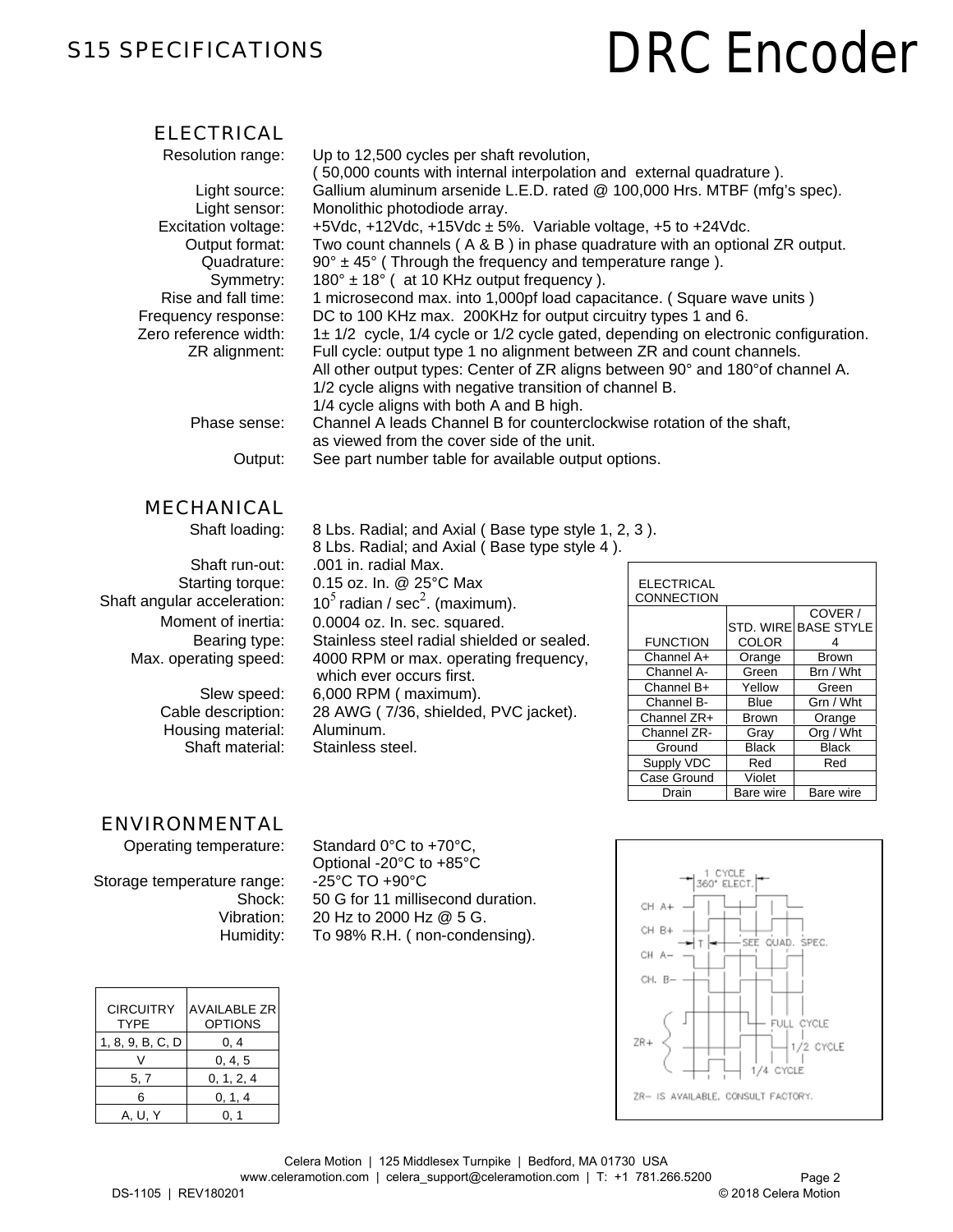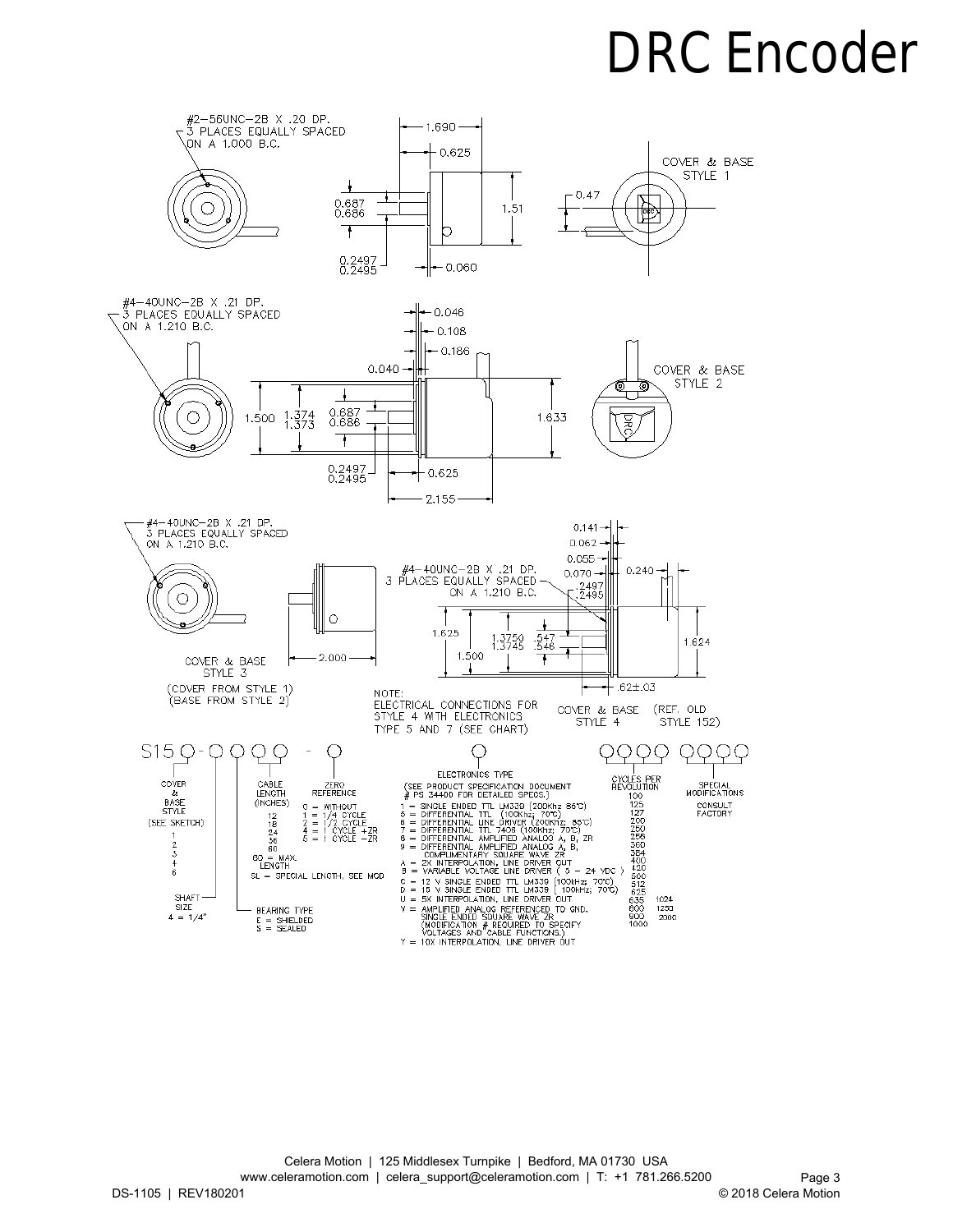MODEL H15 Incremental Optical FLEXIBLE Mount Rotary Encoder

- **Up to 200 KHz frequency response all channels**
- **Small compact size: 1.51" diameter**
- **Flexible mount offers easy installation**
- **1.812" dia. Bolt circle mount allows for direct replacement of kit style encoders**
- **Available with internal 2x, 5x, 10x interpolation**
- **Multiple input voltages available. +5Vdc, +12Vdc, +15Vdc, and +5 to +24Vdc**

The Model H15 series is a compact incremental optical FLEXIBLE mount rotary encoder. The unit offers a wide variety of disk resolutions up to 1250 cycles per shaft revolution to provide a maximum of 50,000 counts per revolution when you utilize external quadrature detection circuitry. The standard unit offers a hollow shaft configuration. The units unique flexible mount design eliminates the problems associated with shaft run-out and the installation problems of KIT style encoders. The H15 series encoder offers either TTL compatible, Differential Amplified Analog or Differential line driver ( RS422 ) output with up to 200KHz frequency response, all channels. This unit is ideal for applications where a low cost, easy to install totally enclosed optical encoder is required.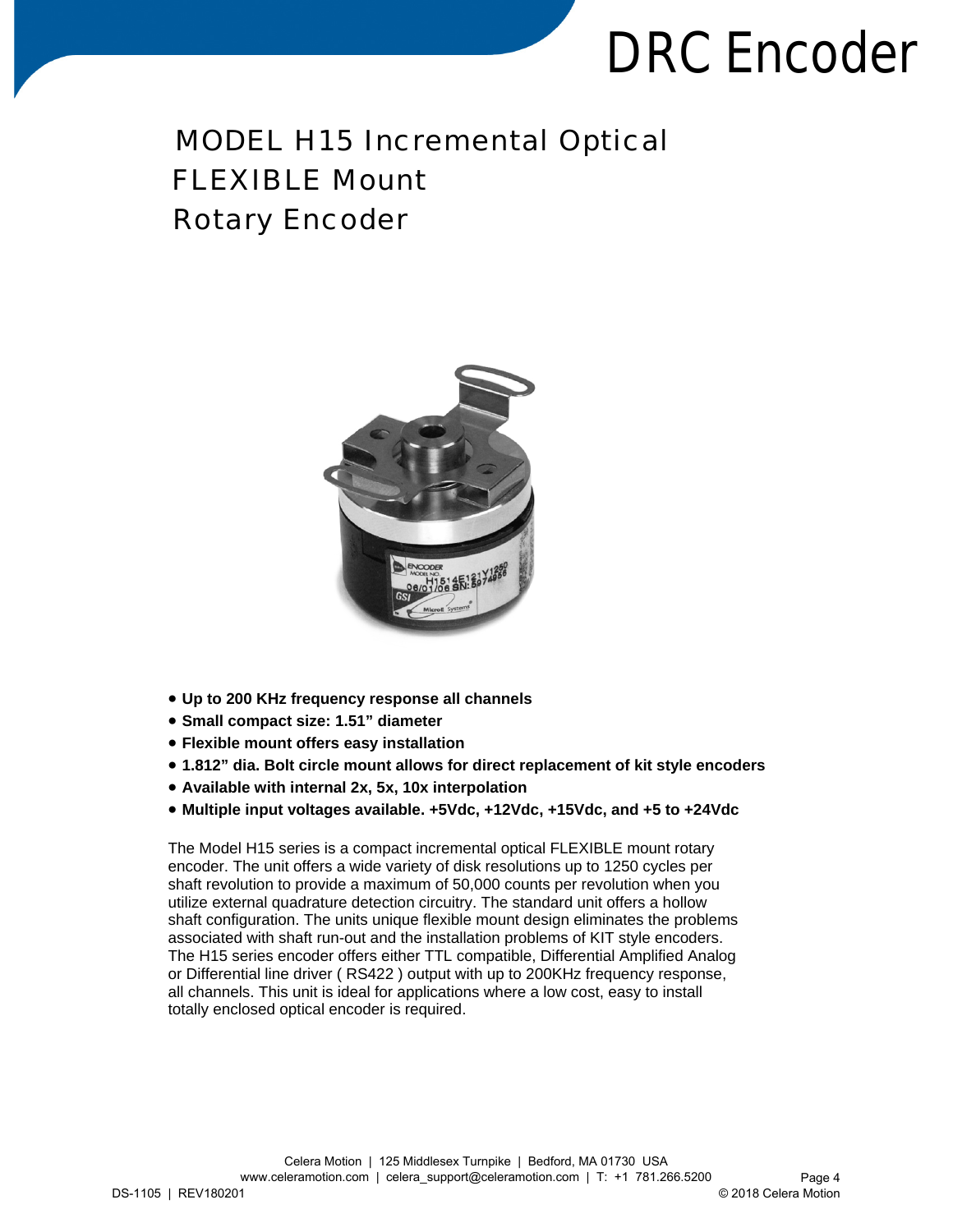#### H15 SPECIFICATIONS

# **DRC Encoder**

#### ELECTRICAL

| Resolution range:     | Up to 12,500 cycles per shaft revolution,                                          |
|-----------------------|------------------------------------------------------------------------------------|
|                       | 50,000 counts with internal interpolation and external quadrature).                |
| Light source:         | Gallium aluminum arsenide L.E.D. rated @ 100,000 Hrs. MTBF (mfg's spec).           |
| Light sensor:         | Monolithic photodiode array.                                                       |
| Excitation voltage:   | +5Vdc, +12Vdc, +15Vdc $\pm$ 5%. Variable voltage, +5 to +24Vdc.                    |
| Output format:        | Two count channels (A & B) in phase quadrature with an optional ZR output.         |
| Quadrature:           | $90^\circ \pm 45^\circ$ (Through the frequency and temperature range).             |
| Symmetry:             | $180^\circ \pm 18^\circ$ (at 10 KHz output frequency).                             |
| Rise and fall time:   | 1 microsecond max. into 1,000pf load capacitance. (Square wave units)              |
| Frequency response:   | DC to 100 KHz max. 200KHz for output circuitry types 1 and 6.                      |
| Zero reference width: | 1± 1/2 cycle, 1/4 cycle or 1/2 cycle gated, depending on electronic configuration. |
| ZR alignment:         | Full cycle: output type 1 no alignment between ZR and count channels.              |
|                       | All other output types: Center of ZR aligns between 90° and 180° of channel A.     |
|                       | 1/2 cycle aligns with negative transition of channel B.                            |
|                       | 1/4 cycle aligns with both A and B high.                                           |
| Phase sense:          | Channel A leads Channel B for counterclockwise rotation of the shaft,              |
|                       | as viewed from the cover side of the unit.                                         |
| :Output               | See part number table for available output options.                                |

#### MECHANICAL

Shaft run-out: Starting torque: Shaft angular acceleration: Moment of inertia: Bearing type: Max. operating speed:

> Slew speed: Cable description: Housing material: Shaft material:

.005 in. Radial Max; and .010 in. Axial Max. 0.15 oz In. @ 25°C Max. 10<sup>5</sup> radian / sec<sup>2</sup>. (maximum). 4 X 10 to the –4 oz. In. sec. Sq. S.S. Radial, Shielded. 4000 RPM or max. operating frequency, which ever occurs first. 6,000 RPM ( maximum). 28 AWG ( 7/36, shielded, PVC jacket). Aluminum. Stainless Steel.

| <b>ELECTRICAL</b><br>CONNECTION |              |                   |
|---------------------------------|--------------|-------------------|
|                                 |              | COVER /           |
|                                 | STD, WIRE    | <b>BASE STYLE</b> |
| <b>FUNCTION</b>                 | COLOR        |                   |
| Channel A+                      | Orange       | <b>Brown</b>      |
| Channel A-                      | Green        | Brn / Wht         |
| Channel B+                      | Yellow       | Green             |
| Channel B-                      | Blue         | Grn / Wht         |
| Channel ZR+                     | <b>Brown</b> | Orange            |
| Channel ZR-                     | Gray         | Org / Wht         |
| Ground                          | <b>Black</b> | <b>Black</b>      |
| Supply VDC                      | Red          | Red               |
| Case Ground                     | Violet       |                   |
| Drain                           | Bare wire    | Bare wire         |

#### ENVIRONMENTAL

Operating temperature:

Storage temperature range: Shock: Vibration: Humidity:

Standard 0°C to +70°C Optional -20°C to +85°C -25°C TO +90°C 50 G for 11 millisecond duration. 20 Hz to 2000 Hz @ 5 G. To 98% R.H. ( non-condensing).

| <b>CIRCUITRY</b><br><b>TYPE</b> | <b>AVAILABLE ZR</b><br><b>OPTIONS</b> |
|---------------------------------|---------------------------------------|
| 1, 8, 9, B, C, D                | 0.4                                   |
|                                 | 0, 4, 5                               |
| 5, 7                            | 0, 1, 2, 4                            |
| ิค                              | 0, 1, 4                               |
| U. Y                            |                                       |

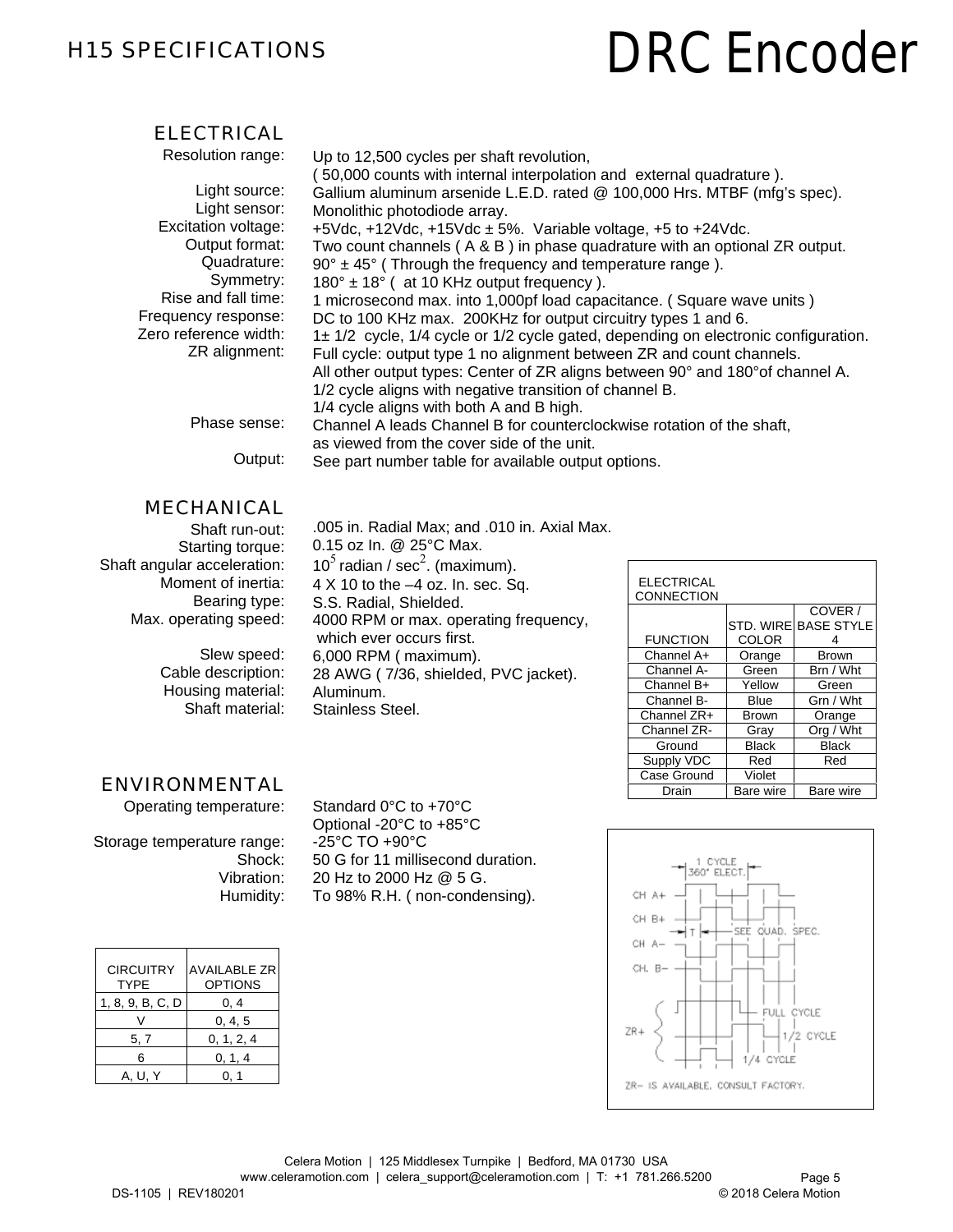



MOUNTING SLOTS TO ACCEPT #4 FLAT WASHER AND SCREW 180° APART ON A 1.81 DIA. BOLT CIRCLE

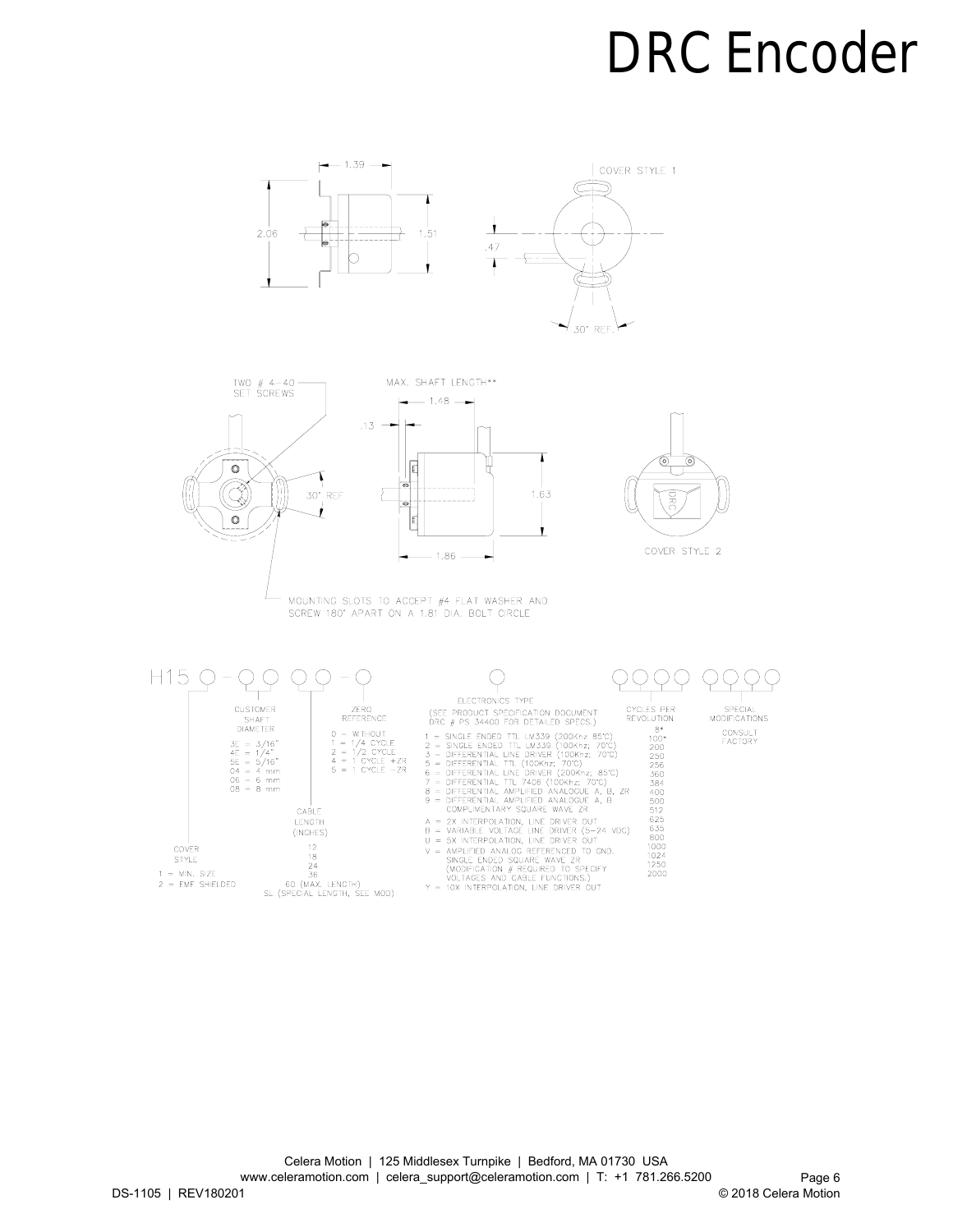### MODEL F15 Incremental Optical FLEXIBLE Mount Rotary Encoder



- **Up to 200 KHz frequency response all channels**
- **Small compact size: 1.51" diameter**
- **Low Profile. Only .90 inch high**
- **Flexible mount offers easy installation with a 1.750" dia. Bolt circle mount**
- **Available with internal 2x, 5x, 10x interpolation**
- **Multiple input voltages available. +5Vdc, +12Vdc, +15Vdc, and +5 to +24Vdc**

The Model F15 series is a compact incremental optical FLEXIBLE mount rotary encoder. The unit offers a wide variety of disk resolutions up to 1250 cycles per shaft revolution to provide a maximum of 50,000 counts per revolution when you utilize external quadrature detection circuitry. The standard unit offers a hollow shaft configuration. The units unique flexible mount design eliminates the problems associated with shaft run-out and the installation problems of KIT style encoders. The F15 series encoder offers either TTL compatible, Differential Amplified Analog or Differential line driver ( RS422 ) output with up to 200KHz frequency response, all channels. This unit is ideal for applications where a low cost, easy to install totally enclosed optical encoder is required.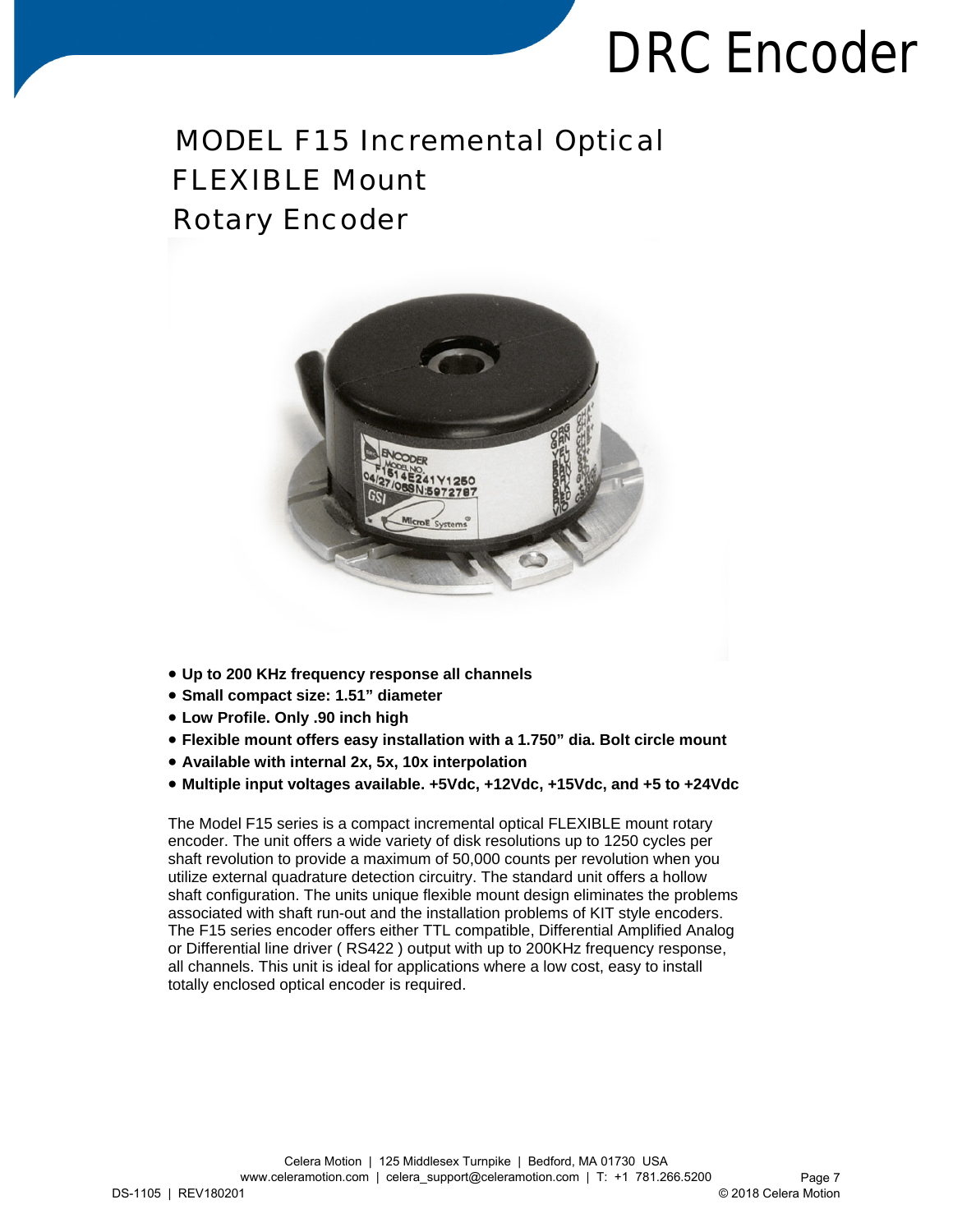#### F15 SPECIFICATIONS

## **DRC Encoder**

#### ELECTRICAL

| Resolution range:     | Up to 12,500 cycles per shaft revolution,                                          |
|-----------------------|------------------------------------------------------------------------------------|
|                       | 50,000 counts with internal interpolation and external quadrature).                |
| Light source:         | Gallium aluminum arsenide L.E.D. rated @ 100,000 Hrs. MTBF (mfg's spec).           |
| Light sensor:         | Monolithic photodiode array.                                                       |
| Excitation voltage:   | +5Vdc, +12Vdc, +15Vdc $\pm$ 5%. Variable voltage, +5 to +24Vdc.                    |
| Output format:        | Two count channels $(A \& B)$ in phase quadrature with an optional ZR output.      |
| Quadrature:           | $90^\circ \pm 45^\circ$ (Through the frequency and temperature range).             |
| Symmetry:             | $180^\circ \pm 18^\circ$ (at 10 KHz output frequency).                             |
| Rise and fall time:   | 1 microsecond max. into 1,000pf load capacitance. (Square wave units)              |
| Frequency response:   | DC to 100 KHz max. 200KHz for output circuitry types 1 and 6.                      |
| Zero reference width: | 1± 1/2 cycle, 1/4 cycle or 1/2 cycle gated, depending on electronic configuration. |
| ZR alignment:         | Full cycle: output type 1 no alignment between ZR and count channels.              |
|                       | All other output types: Center of ZR aligns between 90° and 180° of channel A.     |
|                       | 1/2 cycle aligns with negative transition of channel B.                            |
|                       | 1/4 cycle aligns with both A and B high.                                           |
| Phase sense:          | Channel A leads Channel B for counterclockwise rotation of the shaft,              |
|                       | as viewed from the cover side of the unit.                                         |
| Output:               | See part number table for available output options.                                |

#### MECHANICAL

Shaft run-out: Starting torque: Shaft angular acceleration: Shaft perpendicularity to mounting surface: Moment of inertia: Bearing type: Max. operating speed:

> Slew speed: Cable description: Housing material: Shaft material:

+/- .002 in. Radial; and +/- .008 in. Axial. 0.15 oz In. @ 25°C Max. 10<sup>5</sup> radian / sec<sup>2</sup>. (maximum).

.005 in. per in. max. 4 X 10 to the –4 oz. In. sec. Sq. S.S. Radial, Shielded. 4000 RPM or max. operating frequency, which ever occurs first. 6,000 RPM ( maximum). 28 AWG ( 7/36, shielded, PVC jacket). Aluminum. Stainless Steel.

| <b>ELECTRICAL</b><br>CONNECTION |              |                      |
|---------------------------------|--------------|----------------------|
|                                 |              | COVER /              |
|                                 |              | STD. WIRE BASE STYLE |
| <b>FUNCTION</b>                 | COLOR        |                      |
| Channel A+                      | Orange       | <b>Brown</b>         |
| Channel A-                      | Green        | Brn / Wht            |
| Channel B+                      | Yellow       | Green                |
| Channel B-                      | Blue         | Grn / Wht            |
| Channel ZR+                     | <b>Brown</b> | Orange               |
| Channel ZR-                     | Gray         | Org / Wht            |
| Ground                          | <b>Black</b> | <b>Black</b>         |
| Supply VDC                      | Red          | Red                  |
| Case Ground                     | Violet       |                      |
| Drain                           | Bare wire    | Bare wire            |

#### ENVIRONMENTAL

Operating temperature:

Storage temperature range: Shock: Vibration: Humidity:

Standard 0°C to +70°C Optional -20°C to +85°C -25°C TO +90°C 50 G for 11 millisecond duration. 20 Hz to 2000 Hz @ 5 G. To 98% R.H. ( non-condensing).

| <b>CIRCUITRY</b><br><b>TYPF</b> | <b>AVAILABLE ZR</b><br><b>OPTIONS</b> |
|---------------------------------|---------------------------------------|
| 1, 8, 9, B, C, D                | 0.4                                   |
|                                 | 0, 4, 5                               |
| 5, 7                            | 0, 1, 2, 4                            |
| ิค                              | 0, 1, 4                               |
| A. U. Y                         |                                       |

DS-1105 | REV180201 Celera Motion | 125 Middlesex Turnpike | Bedford, MA 01730 USA www.celeramotion.com | celera\_support@celeramotion.com | T: +1 781.266.5200 Page 8 © 2018 Celera Motion